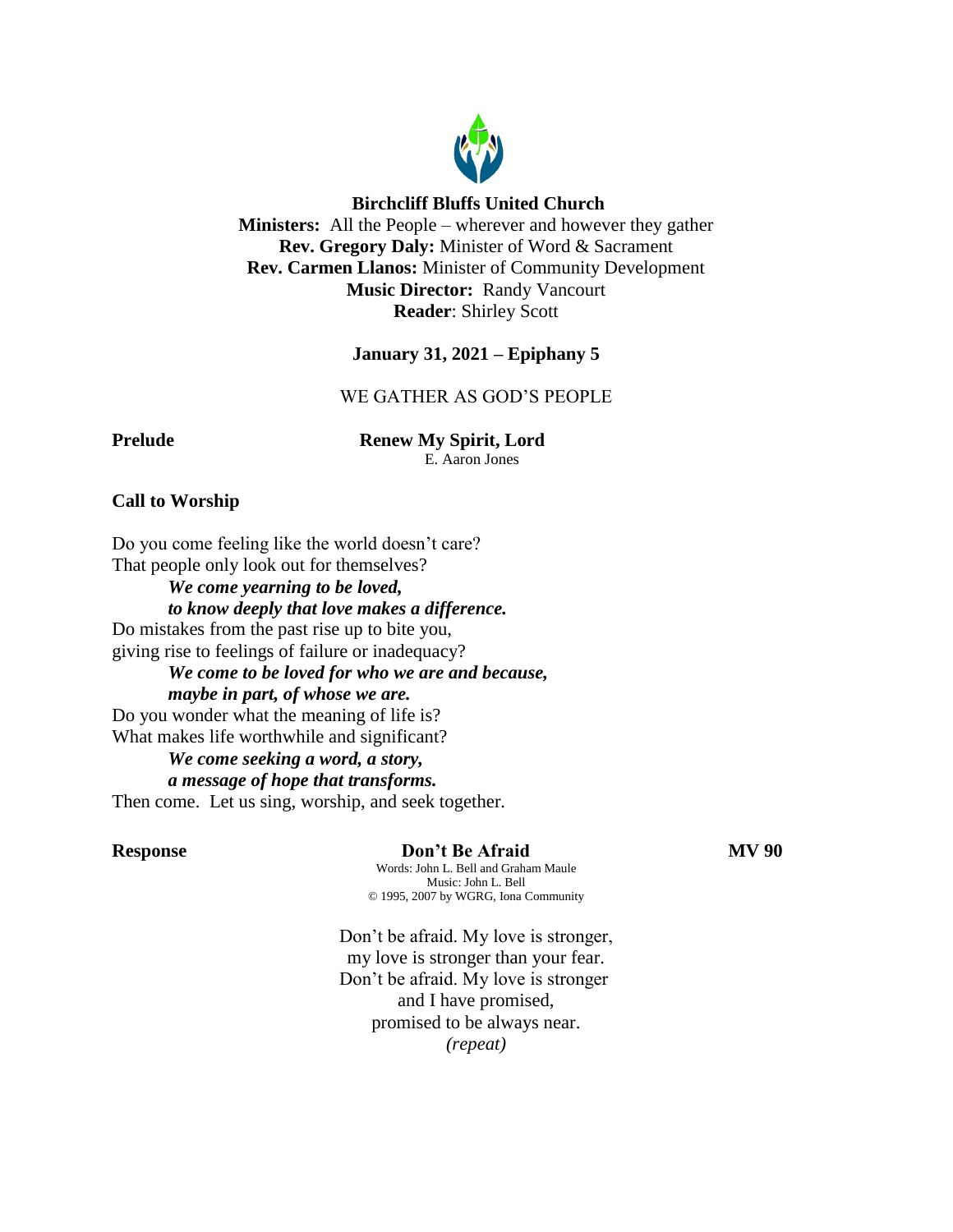# **Life & Work of the Church**

*Welcome to online worship*

# **Land Acknowledgement**

As we prepare for worship, we take a moment to acknowledge the sacred land beside the water on which Birchcliff Bluffs United Church stands. It has been a site of human activity for many thousands of years. This land is the territory of the Huron-Wendat and Petun First Nations, the Seneca, and most recently, the Mississauga's of the Credit and Scugog, part of the Williams Treaty. Today, the meeting place around Toronto is still the home to many Indigenous people from across Turtle Island. We are grateful for the opportunity to live and work on this





territory. We seek to be mindful of broken covenants and the need to strive to make right with all our relations.

**Candle Lighting**

| <b>Opening Hymn</b> |                | <b>Ring From Your Steeple</b><br>Words & Music: Michael Saward<br>© 1982 Hope Publishing Co.                                                                              | VU 403 |
|---------------------|----------------|---------------------------------------------------------------------------------------------------------------------------------------------------------------------------|--------|
|                     | $\mathbf{1}$   | Ring from your steeple, bells of gladness!<br>This is the day the world was born;<br>God's voice rang out across the darkness,<br>light filled the sky that primal morn.  |        |
|                     | $\overline{2}$ | Ring from your steeple, bells of victory!<br>This is the day death's sting was drawn;<br>God's voice rang out, the tomb was empty,<br>hope sprang alive that Easter morn. |        |
|                     | 3              | Ring from your steeple, bells of power!<br>This is the day when, at the dawn,<br>God's voice rang out through wind and fire,<br>fresh came the Spirit on that morn.       |        |
|                     | 4              | Ring from your steeple, bells of heaven!<br>This is the day when none shall mourn;<br>God's voice rings out this one-in-seven,<br>joy fills the church this Sunday morn.  |        |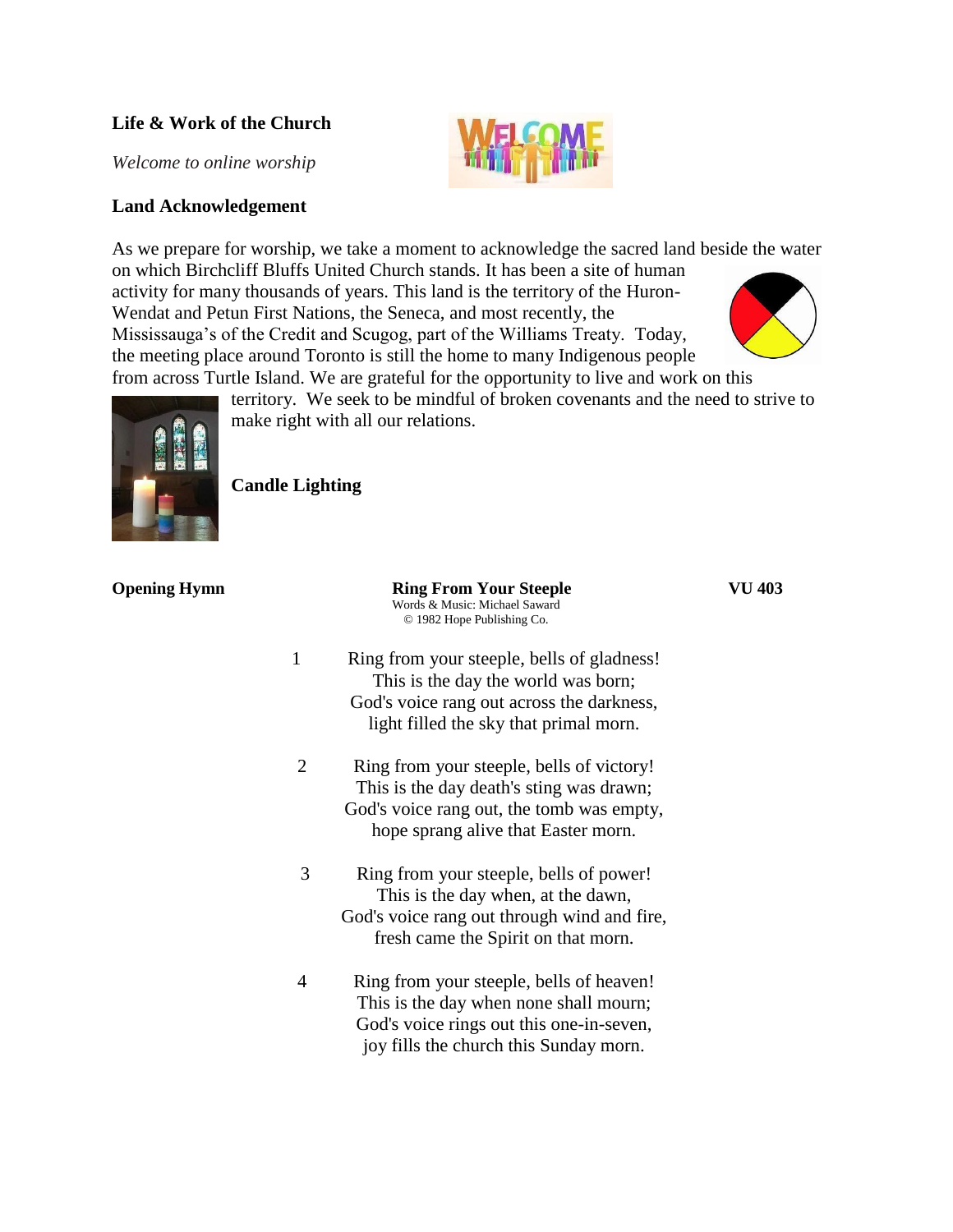# **Opening Prayer**



*Wandering Christ; we are not careful what we wish for. When we wished our lives were not so boring, you sent us challenging new people in our lives. When we asked for adventure, you asked us to help the world. We asked for good weather, and your sunlight lit up what was hidden in the shadows. God, don't you know what we are asking for? Or is it we who don't know what we are asking for? Amen*

WE LISTEN FOR GOD'S WORD

# **And Now for Something Completely Different**



**Hymn Healer of Our Every Ill VU 619** Words & Music: Marty Haugen ©1991 G.I.A. Publications

> Healer of our every ill, light of each tomorrow, give us peace beyond our fear, and hope beyond our sorrow.

1. You who know our fears and sadness, grace us with your peace and gladness. Spirit of all comfort, fill our hearts.

> Healer of our every ill, light of each tomorrow, give us peace beyond our fear, and hope beyond our sorrow.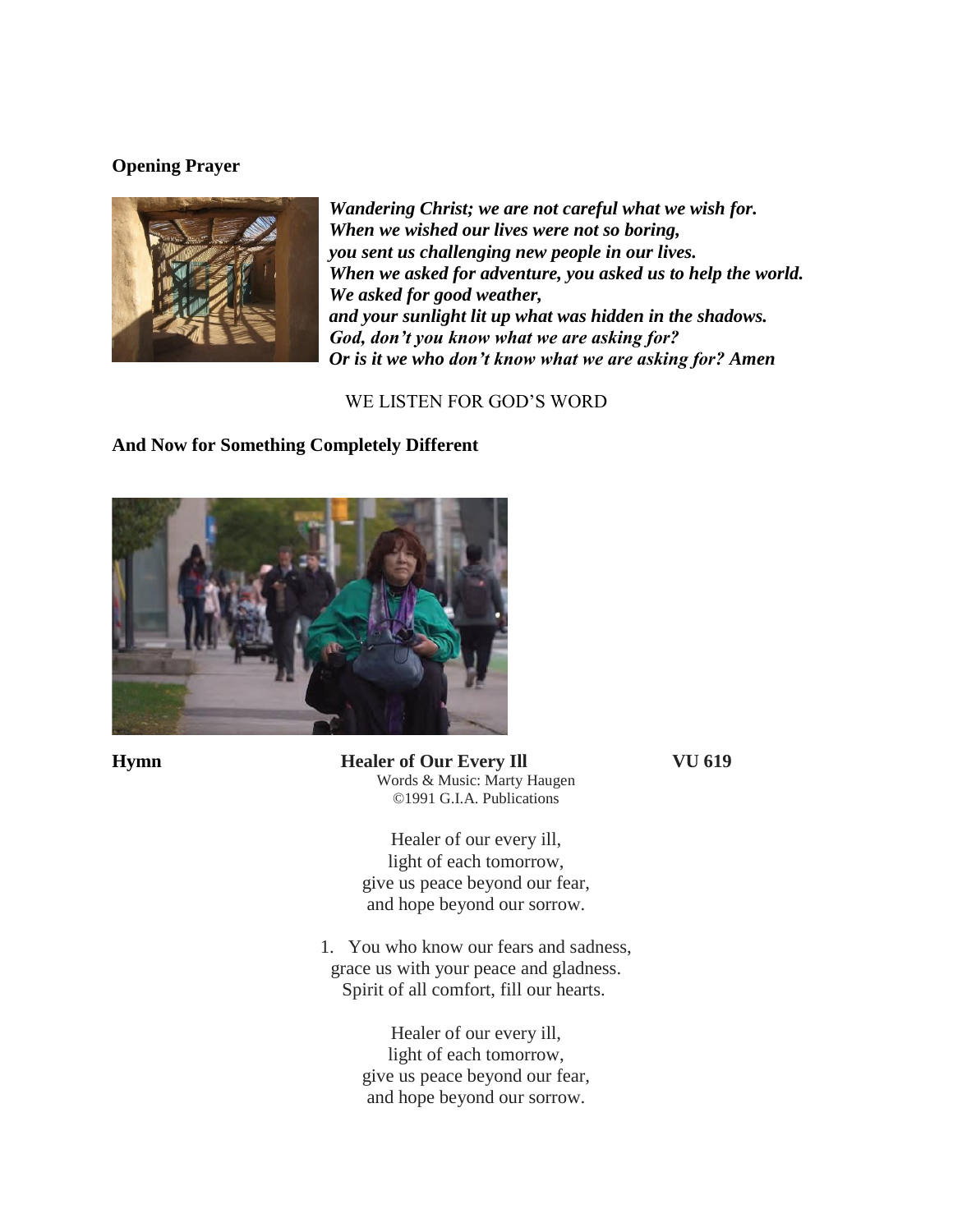2. In the pain and joy beholding, how your grace is still unfolding. Give us all your vision, God of love.

Healer of our every ill, light of each tomorrow, give us peace beyond our fear, and hope beyond our sorrow.

3. Give us strength to love each other, every sister, every brother. Spirit of all kindness, be our guide.

> Healer of our every ill, light of each tomorrow, give us peace beyond our fear, and hope beyond our sorrow.

### **Psalm 111**

Praise God! I will give thanks to God with my whole heart, in the company of the upright, in the congregation. **<sup>2</sup>** Great are God's works, studied by all who delight in them. **<sup>3</sup>** Full of honour and majesty is God's work, with righteousness that endures forever. **<sup>4</sup>** God has gained renown by wonderful deeds; God is gracious and merciful. **<sup>5</sup>** Providing food for those who fear God; God is ever mindful of the covenant made with the people. **<sup>6</sup>** God has shown the power of God's works, in giving them the heritage of the nations. **<sup>7</sup>** The works of God's hands are faithful and just; God's precepts are trustworthy. **<sup>8</sup>** They are established forever and ever, to be performed with faithfulness and uprightness. **<sup>9</sup>** God sent redemption to the people; and has commanded this covenant forever. Holy and awesome is God's name. **<sup>10</sup>** The fear of God is the beginning of wisdom; all those who practice it have a good understanding. God's praise endures forever.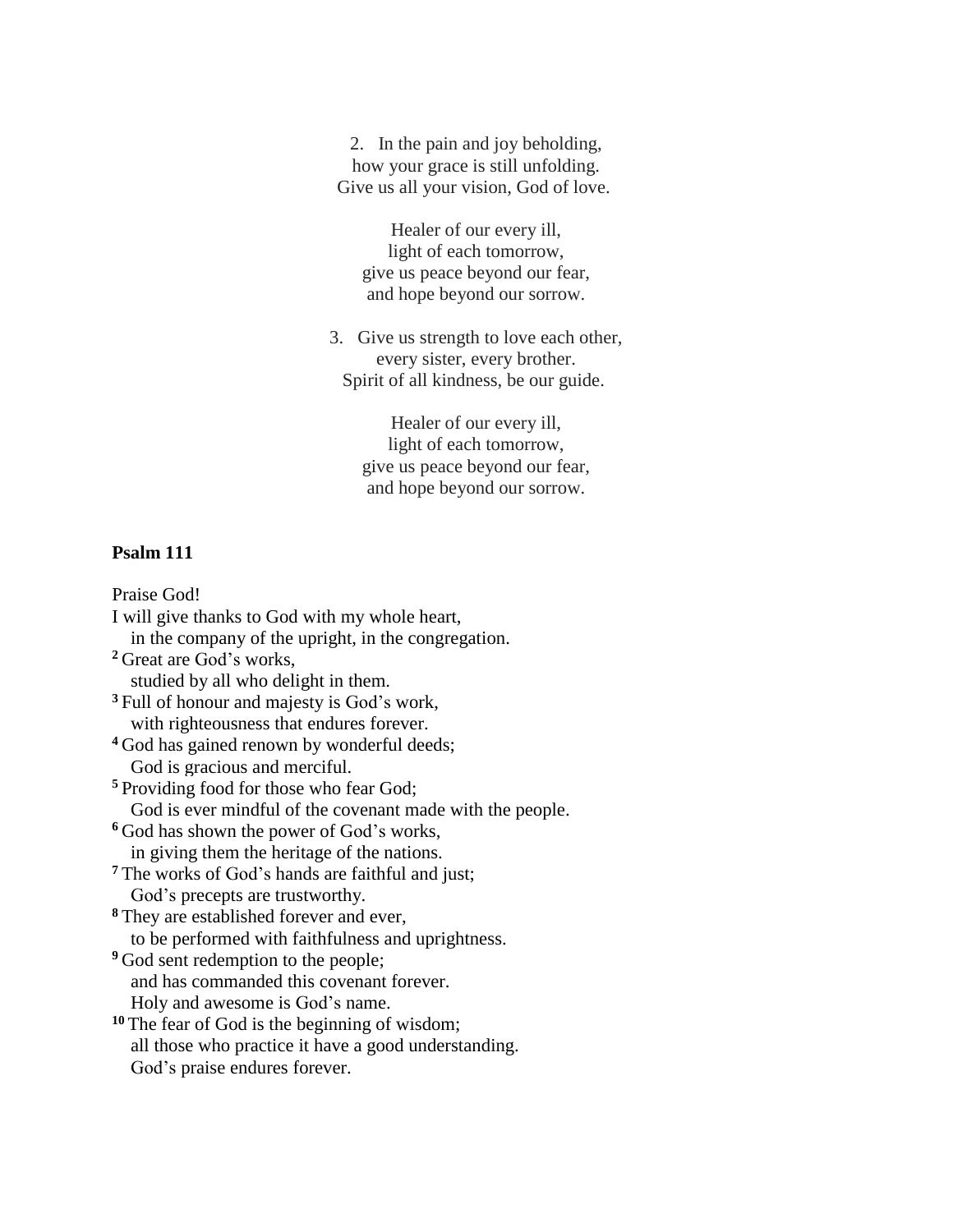## **Mark 1: 21-28**

They went to Capernaum; and when the Sabbath came, Jesus entered the synagogue and taught. **<sup>22</sup>** They were astounded at his teaching, for he taught them as one having authority, and not as the scribes. **<sup>23</sup>** Just then there was in their synagogue a person with an unclean spirit, **<sup>24</sup>** and they cried out, "What have you to do with us, Jesus of Nazareth? Have you come to destroy us? I know who you are, the Holy One of God." **<sup>25</sup>** But Jesus rebuked the Spirit, saying, "Be silent, and come out of this person!" **<sup>26</sup>** And the unclean spirit, convulsing and crying with a loud voice, came out of the person. **<sup>27</sup>** They were all amazed, and they kept on asking one another, "What is this? A new teaching—with authority! He commands even the unclean spirits, and they obey him." <sup>28</sup> At once Jesus' fame began to spread throughout the surrounding region of Galilee.

These are Jesus' words for us to consider in our lives today. *Thanks be to God*





**Hymn Ring the Bells of Heaven** Text: William O. Cushing Music: George F. Root

> 1. Ring the bells of heaven! There is joy today, For a soul, returning from the wild! See the Saviour meets them out upon the way, Welcoming the weary, wand'ring child. *Glory! Glory! How the angels sing; Glory! Glory! How the loud harps ring! 'Tis the ransomed army, like a mighty sea, Pealing forth the anthem of the free.*

> 2. Ring the bells of heaven! There is joy today, For the wand'rer now is reconciled; Yes, a soul is rescued from their sinful way! And is born anew a ransomed child.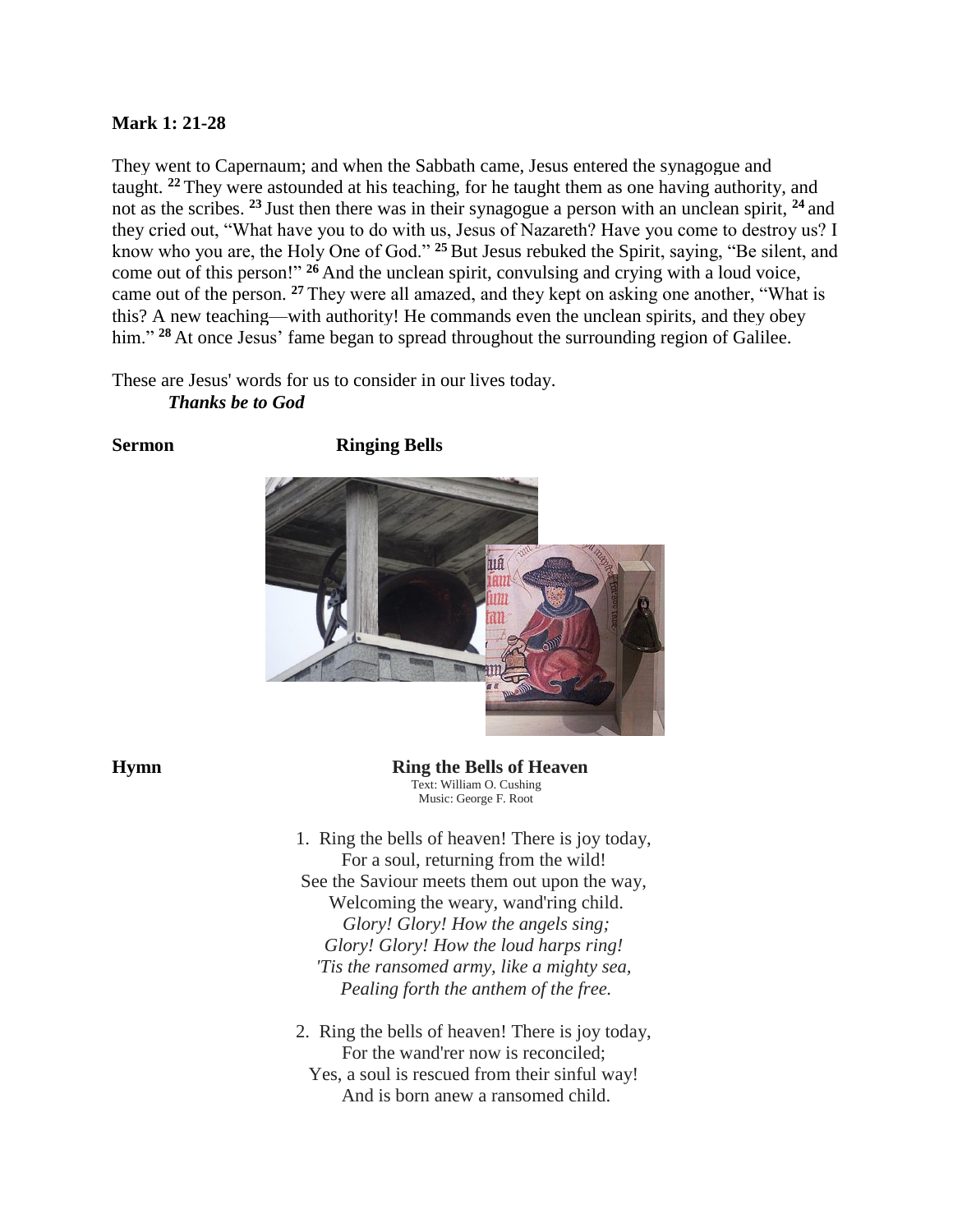*Glory! Glory! How the angels sing; Glory! Glory! How the loud harps ring! 'Tis the ransomed army, like a mighty sea, Pealing forth the anthem of the free.*

3. Ring the bells of heaven! Spread the feast today! Angels, swell the glad triumphant strain! Tell the joyful tidings, bear it far away! For a precious soul is born again. *Glory! Glory! How the angels sing; Glory! Glory! How the loud harps ring! 'Tis the ransomed army, like a mighty sea, Pealing forth the anthem of the free. 'Tis the ransomed army, like a mighty sea, Pealing forth the anthem of the free.*

# WE RESPOND TO GOD'S WORD



# **Prayers of the People**



*Our Father, who art in heaven, hallowed be thy name; thy kingdom come; thy will be done; on earth as it is in heaven. Give us this day our daily bread. And forgive us our trespasses, as we forgive those who trespass against us. And lead us not into temptation; but deliver us from evil. For thine is the kingdom, the power, and the glory for ever and ever. Amen.*

#### BLESSING AND SENDING FORTH

**Closing Hymn Christ Has No Body Now But Yours MV 171** Words: Adapt. by Stephen C. Warner from St. Teresa of Avila © 2003 World Library Publications Music: © 2006 Rick Gunn

*Christ has no body now but yours, no hands but yours. Here on this earth, yours is the work, to serve with the joy of compassion.*

1. No hands but yours to heal the wounded world, no hands but yours to soothe all its suffering,

# **Offering**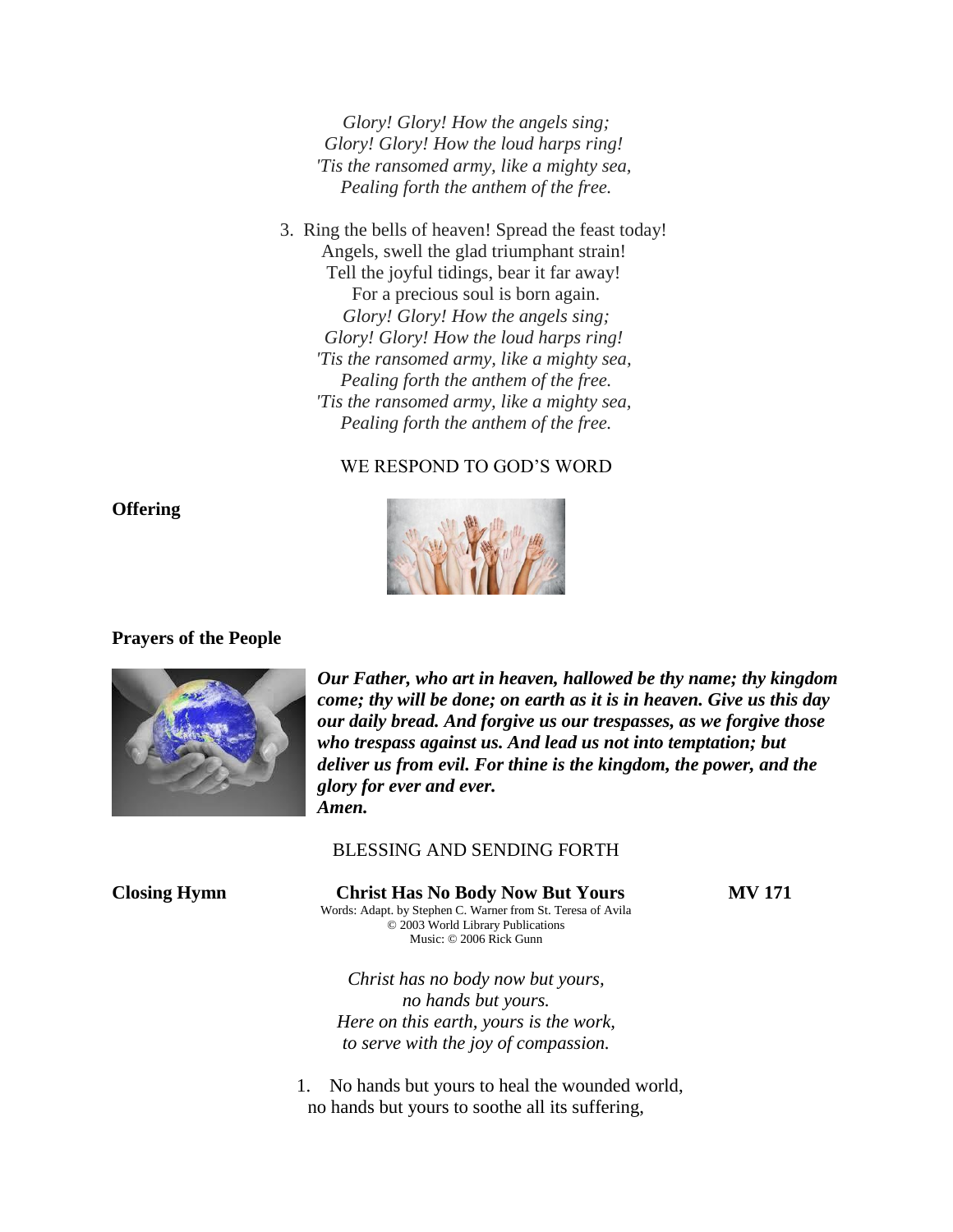no touch but yours to bind the broken hope of the people of God.

*Christ has no body now but yours, no hands but yours. Here on this earth, yours is the work, to serve with the joy of compassion.*

2. No eyes but yours to see as Christ would see, to find the lost, to gaze with compassion; no eyes but yours to glimpse the holy joy of the city of God.

> *Christ has no body now but yours, no hands but yours. Here on this earth, yours is the work, to serve with the joy of compassion.*

4. Through ev'ry gift, give back to those in need; as Christ has blessed, so now be his blessing, with ev'ry gift a benediction, be to the people of God.

> *Christ has no body now but yours, no hands but yours. Here on this earth, yours is the work, to serve with the joy of compassion.*

**Benediction & Commissioning**



**Postlude How Can I Keep From Singing** Robert S. Lowry

> \* Permission to podcast/stream and reproduce the music and lyrics obtained from ONE LICENSE with license A-737645. All rights reserved.